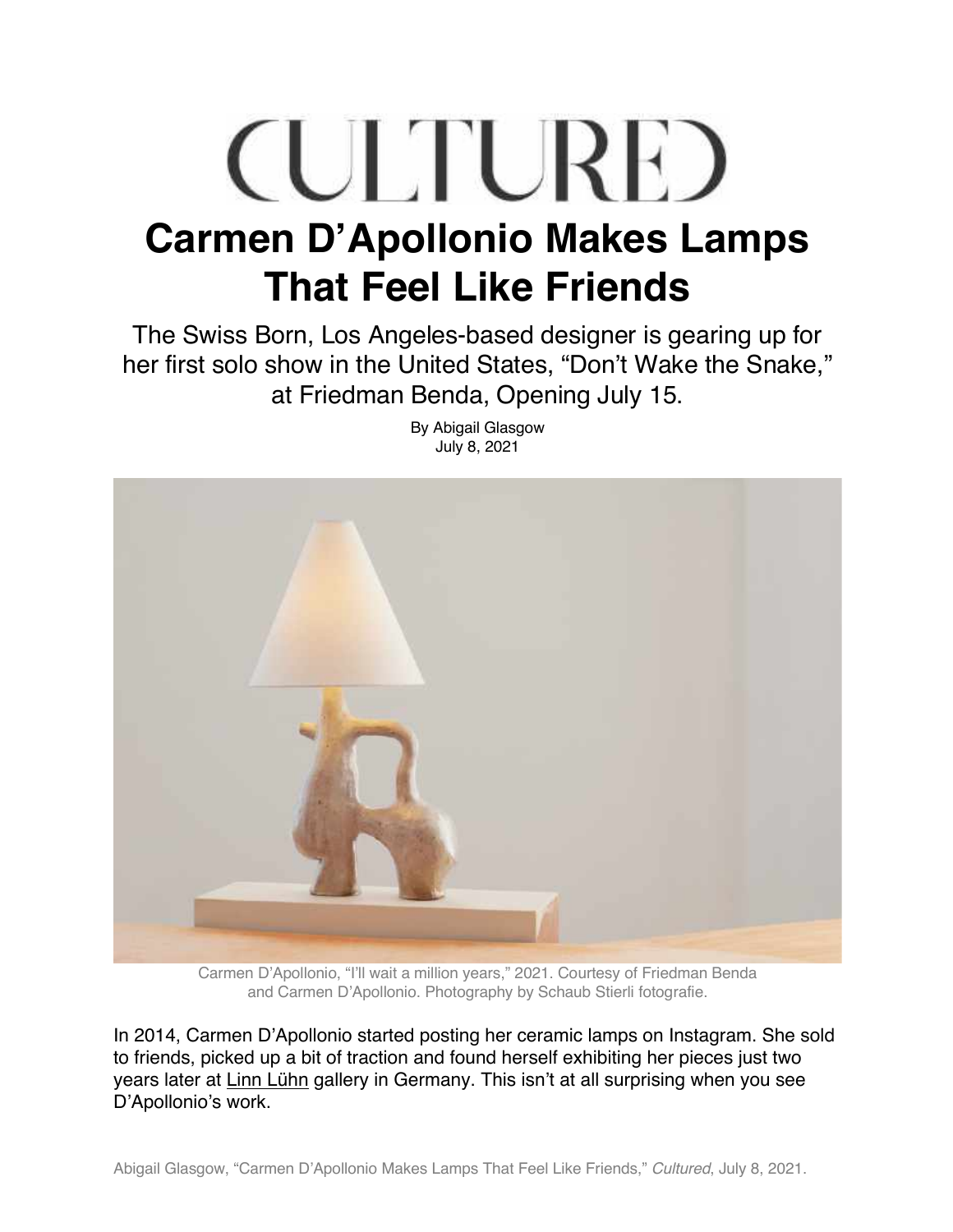Not exclusively sculpture nor functional living room décor, her lamps and planters feel like companions: some can physically sit next to you; some make you consider an attitude check. Even their titles have character—*All by myself, Dinner at my house, If I knew you were coming I would have baked a cake*—and are unparalleled in their playful nature. D'Apollonio's personified pieces reflect her demeanor: nonchalant, a bit silly, unapologetic and experimental. I felt like I was speaking to my ideal art teacher who just so happens to sell unbelievable décor at upwards of \$7,000.



Carmen D'Apollonio, *Dinner at my house*. Courtesy of Friedman Benda and Carmen D'Apollonio. Photography by Daniel Kukla.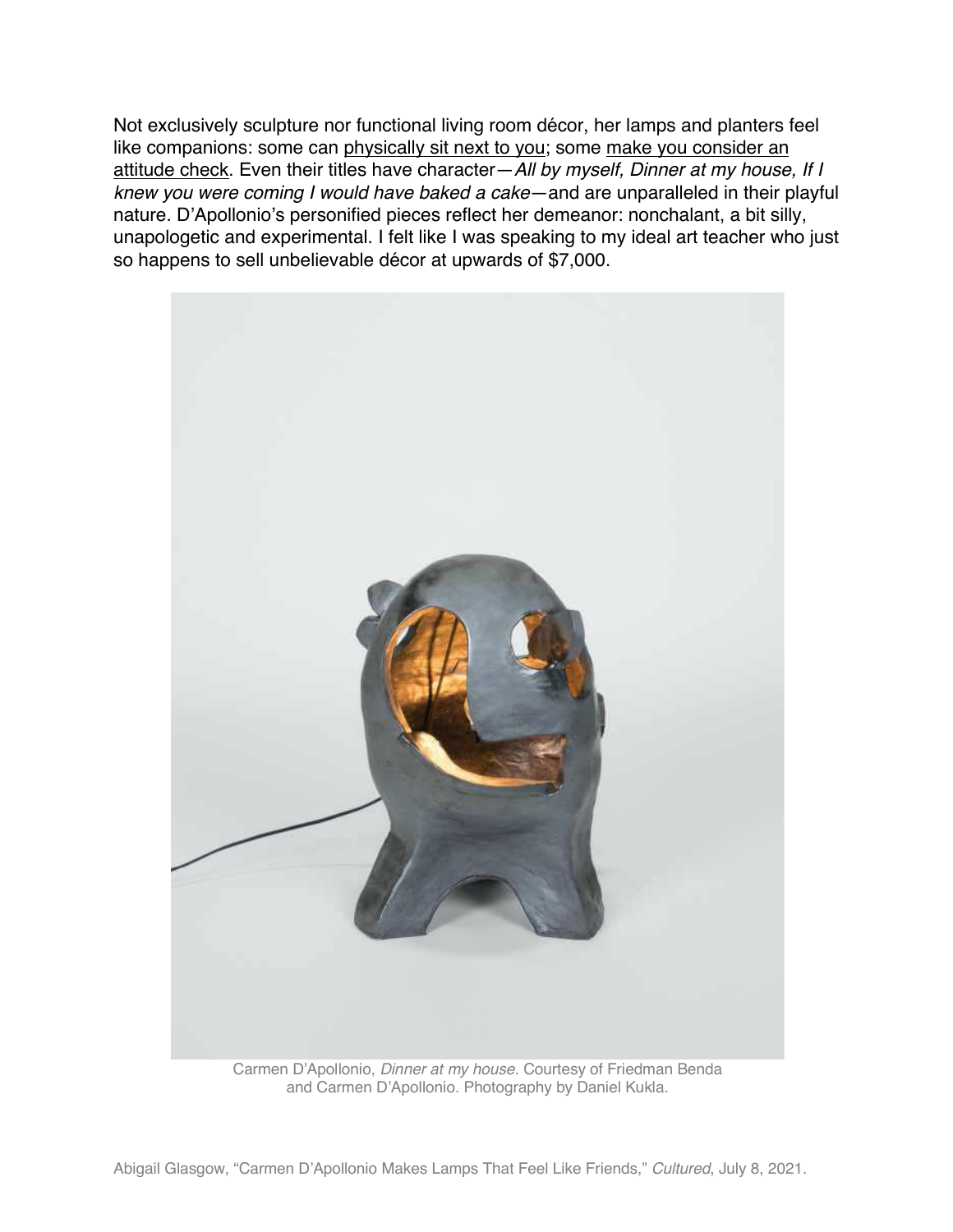Growing up in Switzerland, D'Apollonio recounts that she was always building, drawing, knitting or crocheting. She started her career as a window dresser, and then worked across several artistic fields, from fashion (she cofounded the label Ikou Tschüss in 2006) to set design. She got into ceramics through local workshops and then, when she found herself needing lamps after a big move to Los Angeles, her new craft was born.

"I do just whatever I want to do," D'Apollonio says of her creative process. "I see something I like and I sit down and think about how I can make a lamp out of it." Some of her lamps evolved from a fascination with Roman statues, while her planters were a direct response to Sicily's Moorish head versions. She started out sculpting her work based on the faces of her friends. When that became too complicated, she moved on to a new approach—it's the essence of her curious practice.



Carmen D'Apollonio, *One of us no. 1*, 2021. Courtesy of Friedman Benda and Carmen D'Apollonio. Photography by Daniel Kukla.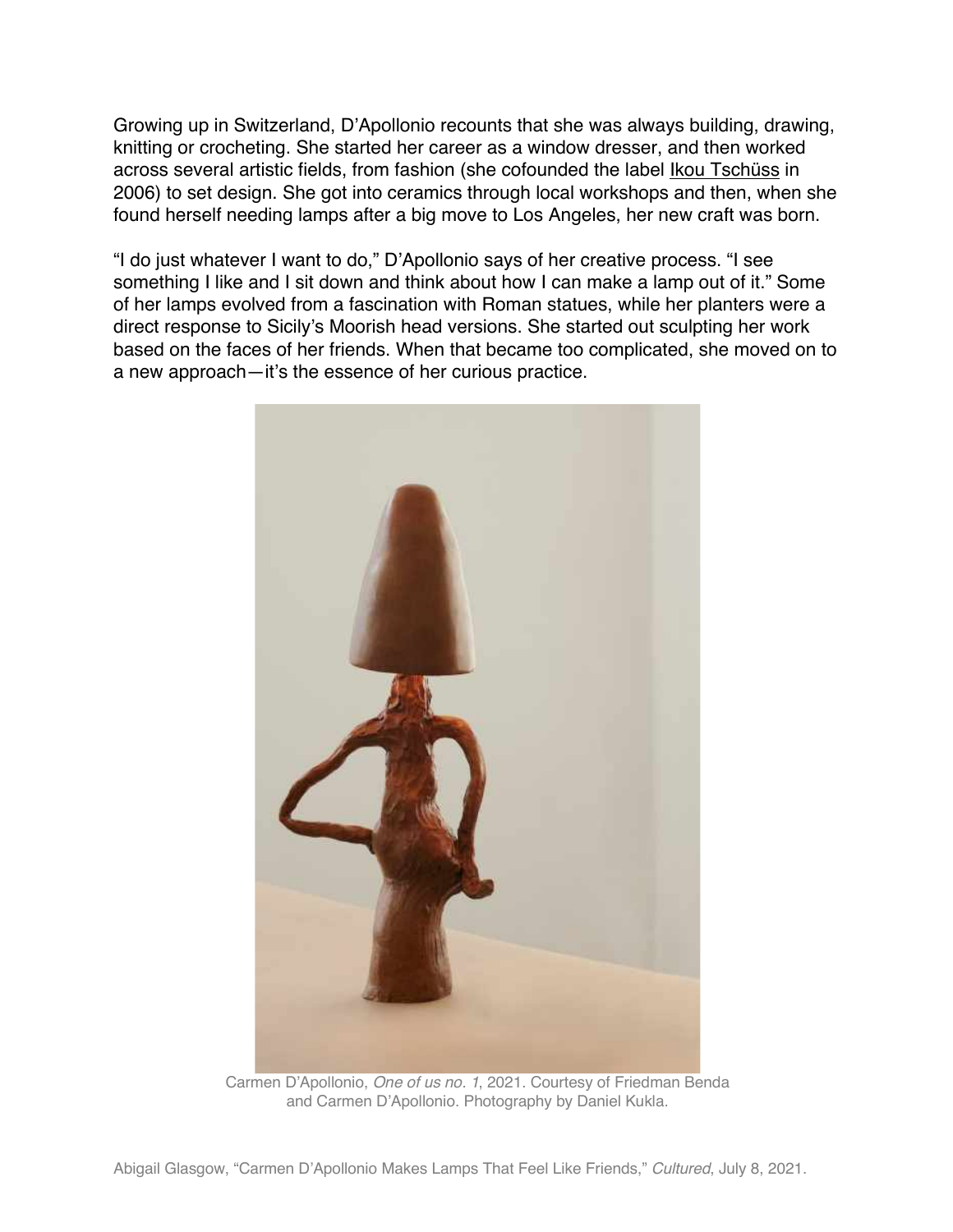When asked how she feels about permeating the decor-meets-art space, D'Apollonio laughs. "I don't really care what people think in the design world," and it's her accessible disposition that has bolstered her success; nothing bars her from experimenting—and certainly not the consumers' perspectives. Even the new color in her work isn't strategically planned to fit into some trendy palette. "I never do glaze testing," she explains. "I buy a bunch of different colors and do experiments on the pieces—whatever comes out comes out."

D'Apollonio's first solo exhibition in the United States, *Don't Wake the Snake*, debuts July 15 at New York's Friedman Benda gallery. She spent approximately eight months working on a series that has never been seen before, with new body shapes, paper shades that face the floor and lamps made entirely of ceramic. "I just made everything a little different than I made before," she says. "They're all my babies."



Carmen D'Apollonio, *Sorry I missed your call*, 2020. Courtesy of Friedman Benda and Carmen D'Apollonio. Photography by Daniel Kukla.